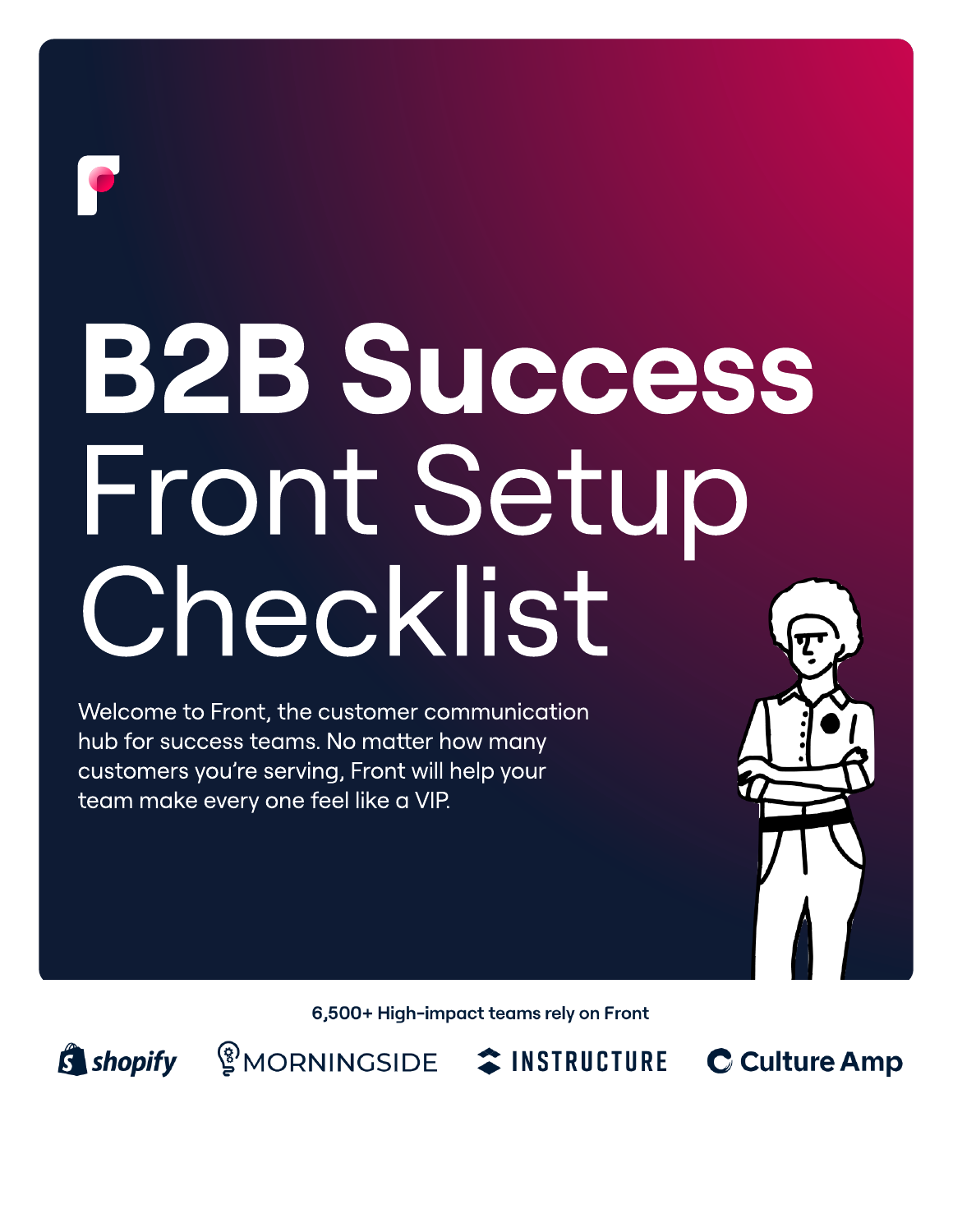

Use this checklist to set up Front for your success team. Need a hand? Reach out at onboarding@front.com.

## step 1:<br>Add your<br>Structural **Elements**

#### Add your inboxes

- We recommend organizing your inboxes by the group of people handing the messages. For some success teams this means just a VIP customer (example: front@company.com), while others operate in a pooled model (example: success@company.com).
- Tip: Front is an omnichannel platform, so be sure to add your social media channels, SMS, WhatsApp, phone, and more to get a full view of a customer's timeline.

#### $\Box$  [Import your contacts](https://help.front.com/t/3624vh/import-upload-and-export-contacts-in-front)

- Use the provided [CSV template](https://www.dropbox.com/s/qpy9hovj5kj92t3/Front%20Contact%20Import%20Template%20%28Upload%29%20-%20Front%20Import%20Contacts%20Template.csv?dl=0) to easily and quickly upload your contacts.
- Tip: Use the [Contact Details plugin](https://help.front.com/t/63vv76/how-to-see-contact-details-and-communication-history) to see a full timeline of communication with each customer. You can see calls, texts, emails and more.

#### $\Box$  [Import your account information](https://help.front.com/t/h7h1h2s/understanding-front-accounts)

- Use the provided [CSV template](https://help.front.com/t/35h1yq9/upload-accounts-with-a-csv) to upload all of the companies or organizations your team works with.
- [Enable relevant integrations](https://help.front.com/t/18wrm1/introduction-to-front-integrations)
	- Sync your CRM data or success solution like Gainsight with Front, so your success team can easily manage their renewals.